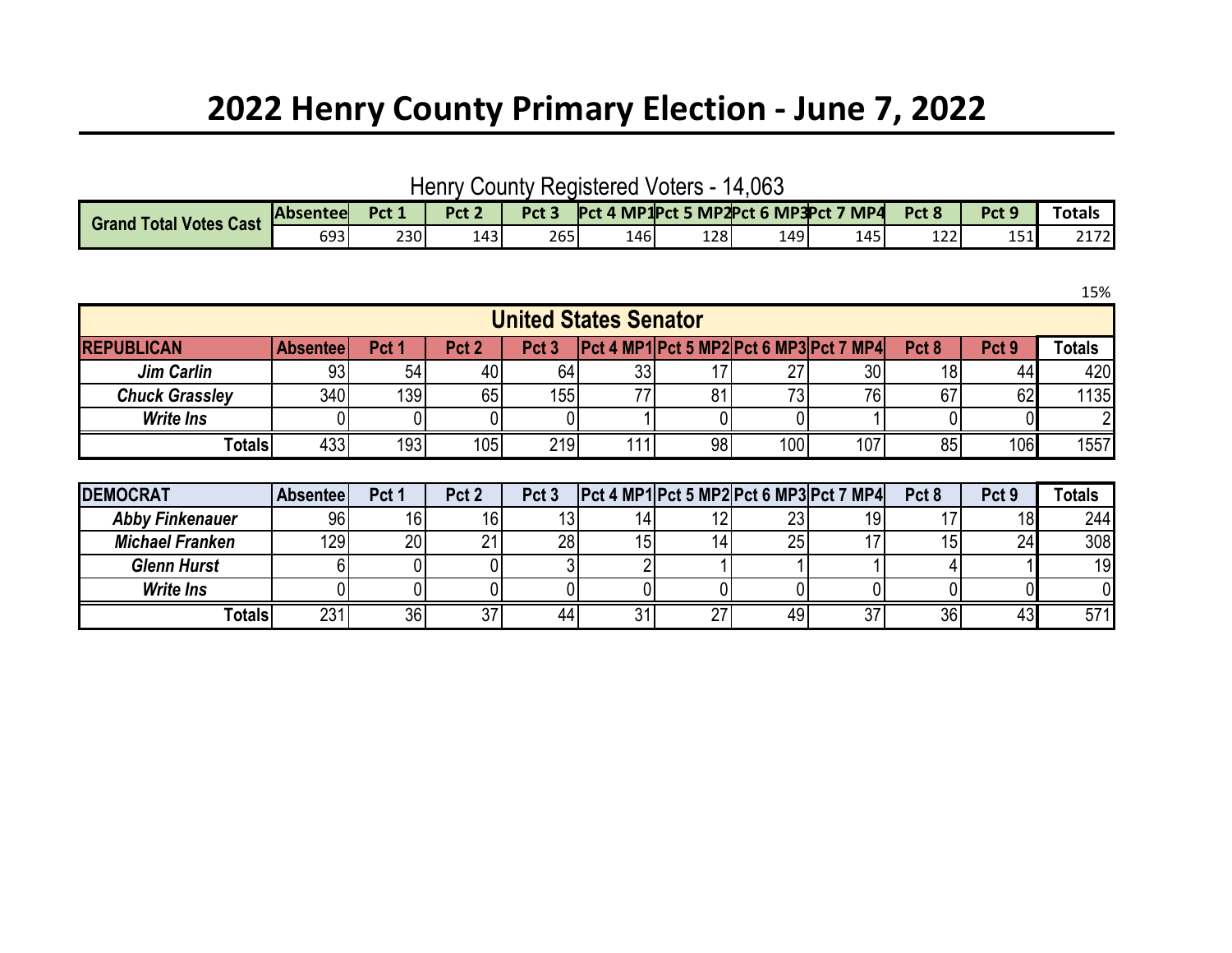|                                                                                                    | <b>United States Representative District 1</b> |                  |                  |                  |    |                 |    |                                                                                                                                                   |                  |                  |        |  |  |  |  |
|----------------------------------------------------------------------------------------------------|------------------------------------------------|------------------|------------------|------------------|----|-----------------|----|---------------------------------------------------------------------------------------------------------------------------------------------------|------------------|------------------|--------|--|--|--|--|
| <b>REPUBLICAN</b>                                                                                  | <b>Absenteel</b>                               | Pct <sub>1</sub> | Pct <sub>2</sub> | Pct <sub>3</sub> |    |                 |    | $\left  \frac{\text{Det } 4 \text{ MP1} \cdot \text{Pct } 5 \text{ MP2} \cdot \text{Pct } 6 \text{ MP3} \cdot \text{Pct } 7 \text{ MP4} \right }$ | Pct <sub>8</sub> | Pct <sub>9</sub> | Totals |  |  |  |  |
| <b>Mariannette Miller-Meeks</b>                                                                    | 403                                            | 188              | 97               | 201              | 99 | 91              | 94 | 98 <sub>1</sub>                                                                                                                                   | 84               | 89               | 1444   |  |  |  |  |
| <b>Write Ins</b>                                                                                   |                                                |                  |                  |                  |    |                 |    |                                                                                                                                                   |                  |                  | 8      |  |  |  |  |
| 403<br>189<br>202<br>99<br>100 <sub>1</sub><br>91<br>1452<br>95<br>98<br>84<br>91<br><b>Totals</b> |                                                |                  |                  |                  |    |                 |    |                                                                                                                                                   |                  |                  |        |  |  |  |  |
|                                                                                                    |                                                |                  |                  |                  |    |                 |    |                                                                                                                                                   |                  |                  |        |  |  |  |  |
| <b>DEMOCRAT</b>                                                                                    | Absenteel                                      | Pct 1            | Pct <sub>2</sub> | Pct <sub>3</sub> |    |                 |    | Pct 4 MP1 Pct 5 MP2 Pct 6 MP3 Pct 7 MP4                                                                                                           | Pct 8            | Pct <sub>9</sub> | Totals |  |  |  |  |
| <b>Christina Bohannan</b>                                                                          | 213                                            | 34               | 36               | 41               | 28 | 23              | 47 | 33                                                                                                                                                | 33               | 37               | 525    |  |  |  |  |
| <b>Write Ins</b>                                                                                   |                                                |                  |                  |                  |    |                 |    |                                                                                                                                                   |                  |                  |        |  |  |  |  |
| <b>Totals</b>                                                                                      | 213                                            | 34               | 36 <sub>1</sub>  | 41               | 29 | 23 <sub>l</sub> | 47 | 33 <sub>1</sub>                                                                                                                                   | 33               | 37               | 526    |  |  |  |  |

| <b>Governor</b>      |                 |                  |                  |                  |                  |    |    |                                                |                  |                  |               |  |  |
|----------------------|-----------------|------------------|------------------|------------------|------------------|----|----|------------------------------------------------|------------------|------------------|---------------|--|--|
| <b>REPUBLICAN</b>    | <b>Absentee</b> | Pct <sub>1</sub> | Pct <sub>2</sub> | Pct <sub>3</sub> |                  |    |    | <b>Pct 4 MP1 Pct 5 MP2 Pct 6 MP3 Pct 7 MP4</b> | Pct <sub>8</sub> | Pct <sub>9</sub> | <b>Totals</b> |  |  |
| <b>Kim Reynolds</b>  | 427             | 1931             | 100              | 214              | 104 <sub>1</sub> | 93 | 95 | 103 <sub>1</sub>                               | 85               | 99               | 1513          |  |  |
| <b>Write Ins</b>     |                 |                  |                  |                  |                  |    |    |                                                |                  |                  | 11            |  |  |
| <b>Totals</b>        | 430             | 193              | 102              | 215              | 106              | 93 | 95 | 104 <sub>1</sub>                               | 85               | 101              | 1524          |  |  |
|                      |                 |                  |                  |                  |                  |    |    |                                                |                  |                  |               |  |  |
| <b>DEMOCRAT</b>      | <b>Absentee</b> | Pct <sub>1</sub> | Pct <sub>2</sub> | Pct <sub>3</sub> |                  |    |    | $ Pct 4 MP1 $ Pct 5 MP2 Pct 6 MP3 Pct 7 MP4    | Pct <sub>8</sub> | Pct <sub>9</sub> | <b>Totals</b> |  |  |
| <b>Deidre DeJear</b> | 221             | 34               | 35               | -41              | 28               | 22 | 46 | 33                                             | 33               | 38               | 531           |  |  |
| <b>Write Ins</b>     |                 |                  |                  |                  |                  |    |    |                                                |                  |                  |               |  |  |
| <b>Totals</b>        | 2231            | 34               | 35 <sub>1</sub>  | 41               | 29               | 22 | 46 | 33                                             | 33               | 38               | 534           |  |  |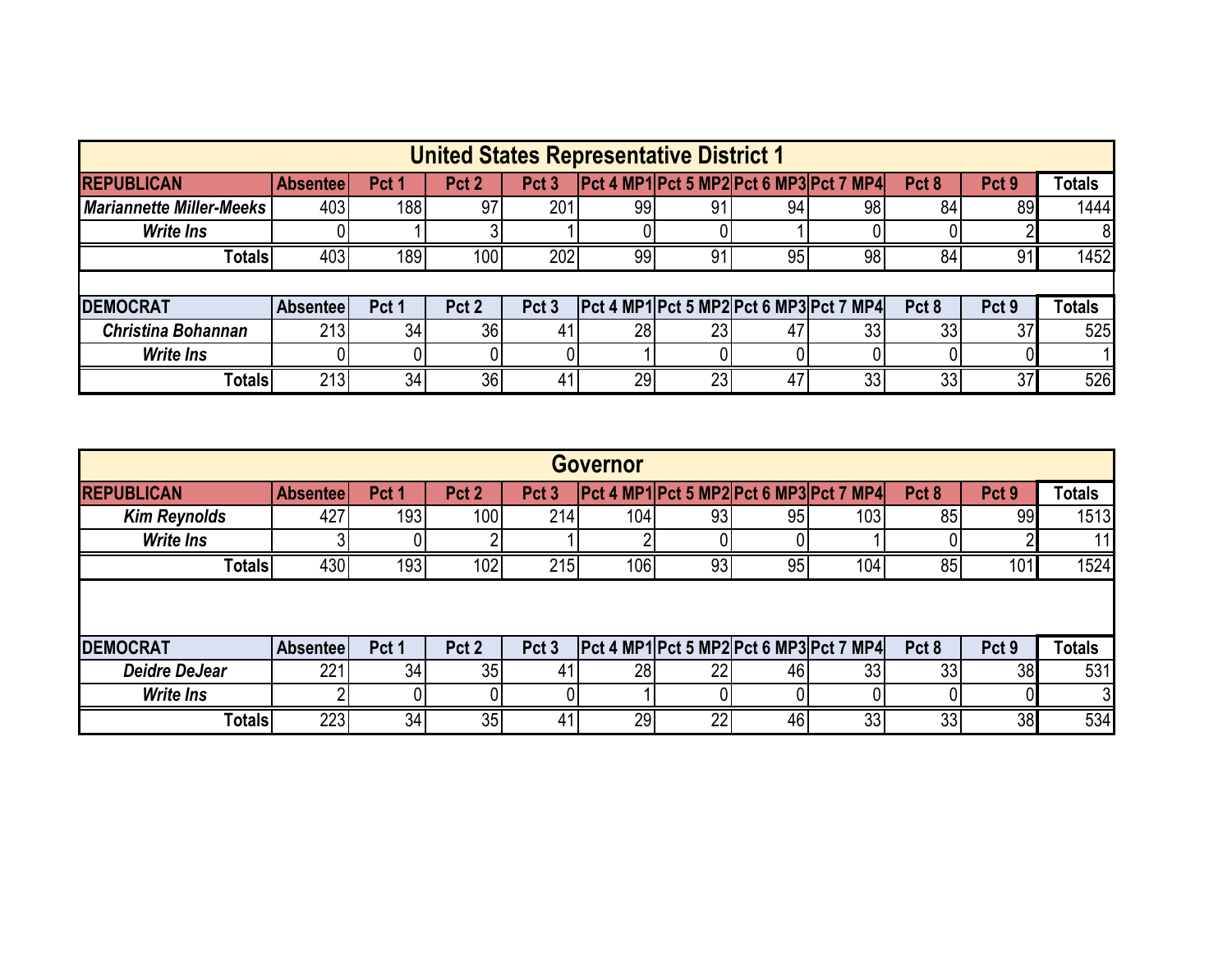| <b>Secretary of State</b> |                 |       |                  |                  |    |    |    |                                             |                  |                  |               |  |  |
|---------------------------|-----------------|-------|------------------|------------------|----|----|----|---------------------------------------------|------------------|------------------|---------------|--|--|
| <b>REPUBLICAN</b>         | <b>Absentee</b> | Pct 1 | Pct <sub>2</sub> | Pct <sub>3</sub> |    |    |    | $ Pct 4 MP1 $ Pct 5 MP2 Pct 6 MP3 Pct 7 MP4 | Pct <sub>8</sub> | Pct <sub>9</sub> | <b>Totals</b> |  |  |
| Paul D. Pate              | 406             | 174   | 97               | 201              | 97 | 91 | 92 | 101                                         | 80 <sub>l</sub>  | 98               | 1437          |  |  |
| <b>Write Ins</b>          |                 |       |                  |                  |    |    |    |                                             |                  |                  |               |  |  |
| <b>Totals</b>             | 406             | 175   | 100 <sub>1</sub> | 202              | 97 | 91 | 92 | 101                                         | 80               | 98               | 1442          |  |  |
|                           |                 |       |                  |                  |    |    |    |                                             |                  |                  |               |  |  |
| <b>IDEMOCRAT</b>          | <b>Absentee</b> | Pct 1 | Pct <sub>2</sub> | Pct <sub>3</sub> |    |    |    | $[Pet 4 MP1]$ Pct 5 MP2 Pct 6 MP3 Pct 7 MP4 | Pct <sub>8</sub> | Pct <sub>9</sub> | Totals        |  |  |
| <b>Joel Miller</b>        | 156             | 29    | 29               | 26               | 21 |    | 33 | 25                                          | 28               | 27               | 391           |  |  |
| <b>Eric Van Lancker</b>   | 48              |       |                  | 16 <sub>1</sub>  |    |    | 12 |                                             |                  | 10 <sub>l</sub>  | 122           |  |  |
| <b>Write Ins</b>          |                 |       |                  |                  |    |    |    |                                             |                  |                  |               |  |  |
| <b>Totals</b>             | 204             | 33    | 35               | 42               | 28 | 21 | 45 | 34                                          | 34               | 37               | 513           |  |  |

|                        |                 |                  |                  |                  | <b>Auditor of State</b> |    |    |                                                |                  |                  |               |
|------------------------|-----------------|------------------|------------------|------------------|-------------------------|----|----|------------------------------------------------|------------------|------------------|---------------|
| <b>REPUBLICAN</b>      | <b>Absentee</b> | Pct <sub>1</sub> | Pct <sub>2</sub> | Pct <sub>3</sub> |                         |    |    | <b>Pct 4 MP1 Pct 5 MP2 Pct 6 MP3 Pct 7 MP4</b> | Pct <sub>8</sub> | Pct <sub>9</sub> | <b>Totals</b> |
| <b>Todd Halbur</b>     | $173$           | 92               | 38               | 102              | 36                      | 53 | 31 | 45                                             | 24               | 52               | 646           |
| <b>Mary Ann Hanusa</b> | 191             | 66               | 56               | 80               | 56                      | 29 | 58 | 46                                             | 50               | 37               | 669           |
| <b>Write Ins</b>       |                 |                  |                  |                  |                         |    |    |                                                |                  |                  |               |
| <b>Totals</b>          | 364             | 158              | 96               | 182              | 92                      | 82 | 89 | 91                                             | 74               | 89               | 1317          |
|                        |                 |                  |                  |                  |                         |    |    |                                                |                  |                  |               |
| <b>DEMOCRAT</b>        | Absenteel       | Pct 1            | Pct 2            | Pct <sub>3</sub> |                         |    |    | Pct 4 MP1 Pct 5 MP2 Pct 6 MP3 Pct 7 MP4        | Pct <sub>8</sub> | Pct 9            | <b>Totals</b> |
| <b>Rob Sand</b>        | 221             | 35               | 38               | 44               | 29                      | 22 | 47 | 32                                             | 34               | 37               | 539           |
| <b>Write Ins</b>       |                 |                  |                  |                  |                         |    |    |                                                |                  |                  | 0             |
| <b>Totals</b>          | 221             | 35               | 38               | 44               | 29                      | 22 | 47 | 32                                             | 34               | 37               | 539           |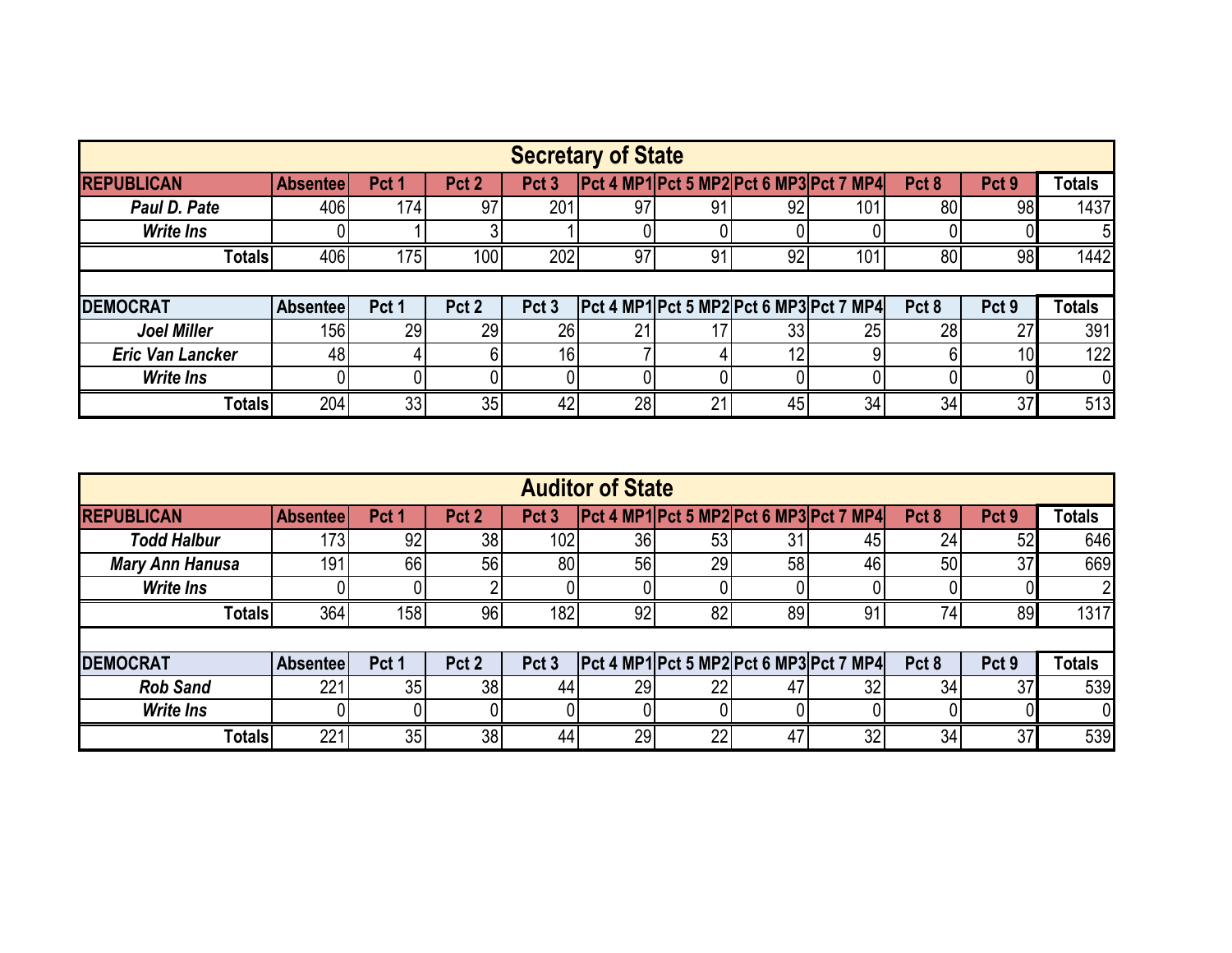| <b>Treasurer of State</b>                                                                         |                  |                  |                  |                  |                 |    |     |                                                                                            |                  |                  |               |  |  |
|---------------------------------------------------------------------------------------------------|------------------|------------------|------------------|------------------|-----------------|----|-----|--------------------------------------------------------------------------------------------|------------------|------------------|---------------|--|--|
| <b>REPUBLICAN</b>                                                                                 | <b>Absenteel</b> | Pct <sub>1</sub> | Pct 2            | Pct <sub>3</sub> |                 |    |     | $\left  \frac{\text{Pct 4 MP1} \text{Pct 5 MP2} \text{Pct 6 MP3} \text{Pct 7 MP4} \right $ | Pct <sub>8</sub> | Pct <sub>9</sub> | <b>Totals</b> |  |  |
| <b>Roby Smith</b>                                                                                 | 384              | 170              | 96               | 192              | 95              | 86 | 91. | 92                                                                                         | 81               | 92               | 1379          |  |  |
| <b>Write Ins</b>                                                                                  |                  |                  |                  |                  |                 |    |     |                                                                                            |                  |                  |               |  |  |
| 385<br>192<br>86<br>92<br>1383<br>170<br>98 <sub>1</sub><br>95<br>92<br>92<br>81<br><b>Totals</b> |                  |                  |                  |                  |                 |    |     |                                                                                            |                  |                  |               |  |  |
|                                                                                                   |                  |                  |                  |                  |                 |    |     |                                                                                            |                  |                  |               |  |  |
| <b>DEMOCRAT</b>                                                                                   | Absentee         | Pct 1            | Pct <sub>2</sub> | Pct <sub>3</sub> |                 |    |     | Pct 4 MP1 Pct 5 MP2 Pct 6 MP3 Pct 7 MP4                                                    | Pct 8            | Pct <sub>9</sub> | Totals        |  |  |
| Michael L. Fitzgerald                                                                             | 225              | 34               | 37 <sub>1</sub>  | 41               | 30 <sub>l</sub> | 23 | 47  | 31                                                                                         | 34               | 37               | 539           |  |  |
| <b>Write Ins</b>                                                                                  |                  |                  |                  |                  |                 |    |     |                                                                                            |                  |                  |               |  |  |
| <b>Totals</b>                                                                                     | 2251             | 34               | 37 <sub>1</sub>  | 41               | 30 <sub>1</sub> | 23 | 47  | 31                                                                                         | 34               | 37               | 539           |  |  |

| <b>Secretary of Agriculture</b>                                                       |                  |                  |                  |                  |    |    |    |                                         |                  |                  |               |  |  |
|---------------------------------------------------------------------------------------|------------------|------------------|------------------|------------------|----|----|----|-----------------------------------------|------------------|------------------|---------------|--|--|
| <b>REPUBLICAN</b>                                                                     | <b>Absenteel</b> | Pct <sub>1</sub> | Pct <sub>2</sub> | Pct <sub>3</sub> |    |    |    | Pct 4 MP1 Pct 5 MP2 Pct 6 MP3 Pct 7 MP4 | Pct <sub>8</sub> | Pct <sub>9</sub> | <b>Totals</b> |  |  |
| <b>Mike Naig</b>                                                                      | 402              | 176              | 97               | 195              | 96 | 86 | 88 | 99                                      | 83               | 95               | 1417          |  |  |
| <b>Write Ins</b>                                                                      |                  |                  |                  |                  |    |    |    |                                         |                  |                  |               |  |  |
| 403<br>1421<br> 76 <br>96<br>99<br>195<br>86<br>89<br>83<br><b>Totals</b><br>99<br>95 |                  |                  |                  |                  |    |    |    |                                         |                  |                  |               |  |  |
|                                                                                       |                  |                  |                  |                  |    |    |    |                                         |                  |                  |               |  |  |
| <b>DEMOCRAT</b>                                                                       | <b>Absenteel</b> | Pct 1            | Pct <sub>2</sub> | Pct 3            |    |    |    | Pct 4 MP1 Pct 5 MP2 Pct 6 MP3 Pct 7 MP4 | Pct <sub>8</sub> | Pct <sub>9</sub> | <b>Totals</b> |  |  |
| John Norwood                                                                          | 208              | 35               | 36               | 40               | 29 | 21 | 45 | 33 <sub>1</sub>                         | 33 <sub>1</sub>  | 36               | 516           |  |  |
| <b>Write Ins</b>                                                                      |                  |                  |                  |                  |    |    |    |                                         |                  |                  |               |  |  |
| Totals                                                                                | 208              | 35               | 36               | 40               | 29 | 21 | 45 | 33                                      | 33               | 36               | 516           |  |  |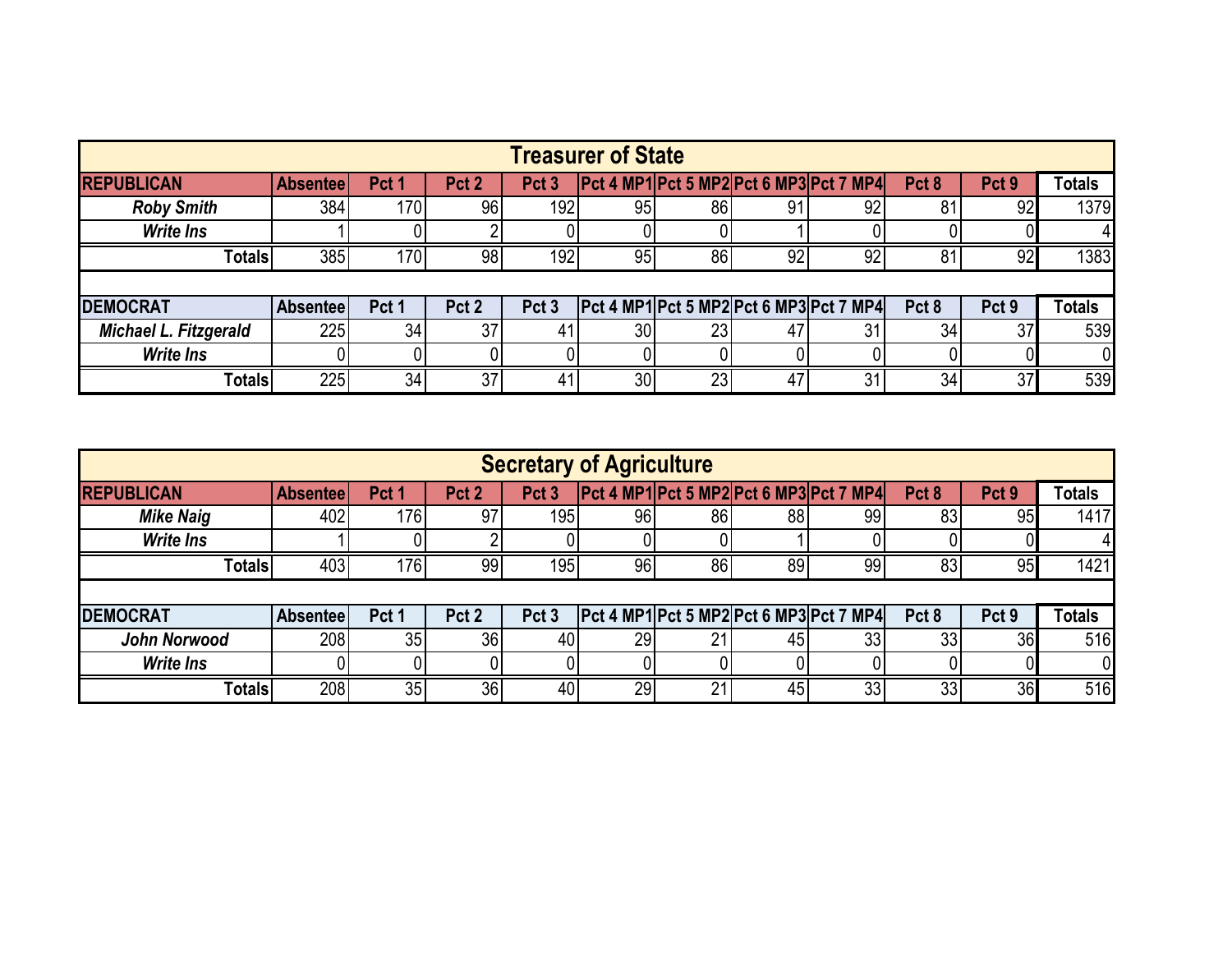|                    | <b>Attorney General</b> |                  |                  |                  |           |    |    |                                                                                                                                                   |                  |                  |               |  |  |  |
|--------------------|-------------------------|------------------|------------------|------------------|-----------|----|----|---------------------------------------------------------------------------------------------------------------------------------------------------|------------------|------------------|---------------|--|--|--|
| <b>REPUBLICAN</b>  | <b>Absentee</b>         | Pct <sub>1</sub> | Pct 2            | Pct <sub>3</sub> |           |    |    | $\left  \frac{\text{Det } 4 \text{ MP1} \cdot \text{Pct } 5 \text{ MP2} \cdot \text{Pct } 6 \text{ MP3} \cdot \text{Pct } 7 \text{ MP4} \right }$ | Pct <sub>8</sub> | Pct 9            | <b>Totals</b> |  |  |  |
| <b>Brenna Bird</b> | 383                     | 170              | 93               | 190              | 93        | 88 | 88 | 95                                                                                                                                                | 81               | 94               | 1375          |  |  |  |
| <b>Write Ins</b>   |                         |                  |                  |                  |           |    |    |                                                                                                                                                   |                  |                  |               |  |  |  |
| <b>Totals</b>      | 383                     | 170              | 96               | 190 <sub>l</sub> | 93        | 88 | 89 | 95                                                                                                                                                | 81               | 94               | 1379          |  |  |  |
|                    |                         |                  |                  |                  |           |    |    |                                                                                                                                                   |                  |                  |               |  |  |  |
| <b>DEMOCRAT</b>    | <b>Absentee</b>         | Pct 1            | Pct <sub>2</sub> | Pct <sub>3</sub> |           |    |    | Pct 4 MP1 Pct 5 MP2 Pct 6 MP3 Pct 7 MP4                                                                                                           | Pct 8            | Pct <sub>9</sub> | Totals        |  |  |  |
| <b>Tom Miller</b>  | 228                     | 35               | 36               | 42               | <b>29</b> | 24 | 47 | 35                                                                                                                                                | 34               | 38               | 548           |  |  |  |
| <b>Write Ins</b>   |                         |                  |                  |                  |           |    |    |                                                                                                                                                   |                  |                  | 01            |  |  |  |
| <b>Totals</b>      | 228                     | 35 <sub>1</sub>  | 36 <sup>1</sup>  | 42               | 29        | 24 | 47 | 35 <sub>1</sub>                                                                                                                                   | 34               | 38               | 548           |  |  |  |

| <b>State Senator District 44</b> |                  |                  |                  |                  |    |    |    |                                                                                                                                                   |                  |                  |               |  |  |
|----------------------------------|------------------|------------------|------------------|------------------|----|----|----|---------------------------------------------------------------------------------------------------------------------------------------------------|------------------|------------------|---------------|--|--|
| <b>REPUBLICAN</b>                | <b>Absenteel</b> | Pct <sub>1</sub> | Pct <sub>2</sub> | Pct <sub>3</sub> |    |    |    | $\left  \frac{\text{Det } 4 \text{ MP1} \cdot \text{Pct } 5 \text{ MP2} \cdot \text{Pct } 6 \text{ MP3} \cdot \text{Pct } 7 \text{ MP4} \right }$ | Pct <sub>8</sub> | Pct <sub>9</sub> | <b>Totals</b> |  |  |
| <b>Adrian Dickey</b>             | 271              |                  |                  | 194 <sub>1</sub> | 89 | 89 | 87 | 95                                                                                                                                                |                  |                  | 825           |  |  |
| <b>Write Ins</b>                 |                  |                  |                  |                  |    |    |    |                                                                                                                                                   |                  |                  |               |  |  |
| <b>Totals</b>                    | 271              |                  |                  | 194              | 90 | 89 | 88 | 95                                                                                                                                                |                  |                  | 827           |  |  |
|                                  |                  |                  |                  |                  |    |    |    |                                                                                                                                                   |                  |                  |               |  |  |
| <b>DEMOCRAT</b>                  | <b>Absentee</b>  | Pct 1            | Pct 2            | Pct 3            |    |    |    | $\left  \text{Pet } 4 \text{ MP1} \right $ Pct 5 MP2 $\left  \text{Pet } 6 \text{ MP3} \right $ Pct 7 MP4 $\left  \right $                        | Pct <sub>8</sub> | Pct <sub>9</sub> | <b>Totals</b> |  |  |
| <b>Write Ins</b>                 |                  |                  |                  |                  |    |    |    |                                                                                                                                                   |                  |                  | 11            |  |  |
| Totals                           |                  |                  |                  |                  |    |    |    |                                                                                                                                                   |                  |                  |               |  |  |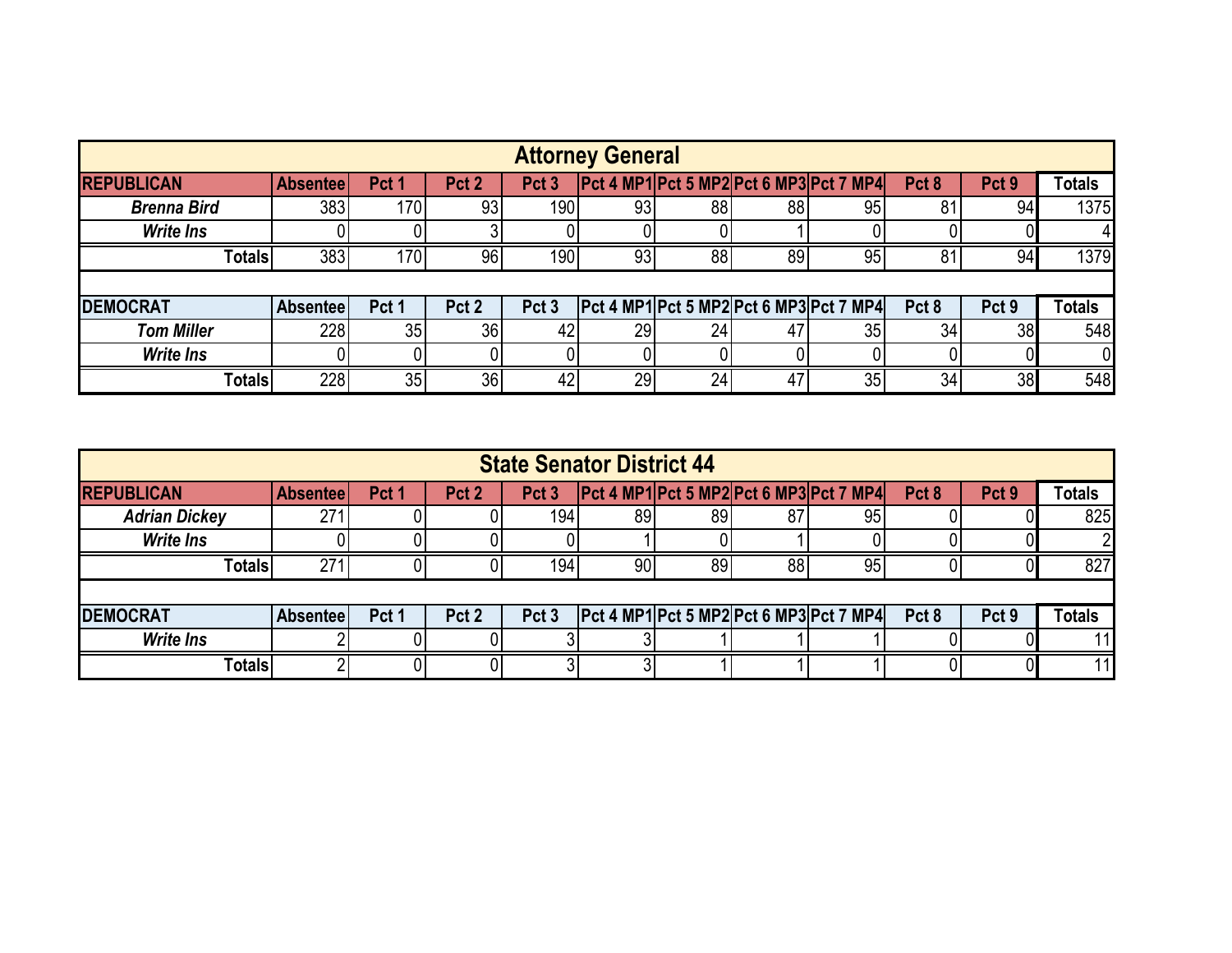|                     |                 |                  |                  |                  |      | <b>State Representative District 87</b> |     |                                         |                  |                  |               |
|---------------------|-----------------|------------------|------------------|------------------|------|-----------------------------------------|-----|-----------------------------------------|------------------|------------------|---------------|
| <b>REPUBLICAN</b>   | <b>Absentee</b> | Pct <sub>1</sub> | Pct <sub>2</sub> | Pct <sub>3</sub> |      |                                         |     | Pct 4 MP1 Pct 5 MP2 Pct 6 MP3 Pct 7 MP4 | Pct <sub>8</sub> | Pct <sub>9</sub> | <b>Totals</b> |
| <b>Joe Mitchell</b> | 251             |                  |                  | 153 <sub>1</sub> | 74   | 67                                      | 73I | 79                                      |                  |                  | 697           |
| <b>Jeff Shipley</b> | 51              |                  |                  | 67               | 38   | 32                                      | 26  | 29                                      |                  |                  | 243           |
| <b>Write Ins</b>    |                 |                  |                  |                  |      |                                         |     |                                         |                  |                  |               |
| <b>Totals</b>       | 302             |                  |                  | 220              | 113I | 99                                      | 99  | 108 <sub>1</sub>                        |                  |                  | 941           |
|                     |                 |                  |                  |                  |      |                                         |     |                                         |                  |                  |               |
| <b>DEMOCRAT</b>     | <b>Absentee</b> | Pct <sub>1</sub> | Pct <sub>2</sub> | Pct <sub>3</sub> |      |                                         |     | Pct 4 MP1 Pct 5 MP2 Pct 6 MP3 Pct 7 MP4 | Pct 8            | Pct <sub>9</sub> | <b>Totals</b> |
| <b>Mike Heaton</b>  | 151             |                  |                  | 41               | 28   | 22 <sub>1</sub>                         | 42  | 34                                      |                  |                  | 318           |
| <b>Write Ins</b>    |                 |                  |                  |                  |      |                                         |     |                                         |                  |                  |               |
| <b>Totals</b>       | 151             |                  |                  | 41               | 29   | 22                                      | 43  | 34 <sub>1</sub>                         |                  |                  | 320           |

| <b>State Representative District 95</b> |                  |                  |                  |                  |  |  |  |                                                                                                                                                   |                  |                  |               |  |  |
|-----------------------------------------|------------------|------------------|------------------|------------------|--|--|--|---------------------------------------------------------------------------------------------------------------------------------------------------|------------------|------------------|---------------|--|--|
| <b>REPUBLICAN</b>                       | <b>Absenteel</b> | Pct <sub>1</sub> | Pct <sub>2</sub> | Pct <sub>3</sub> |  |  |  | $\left  \frac{\text{Det } 4 \text{ MP1} \cdot \text{Pct } 5 \text{ MP2} \cdot \text{Pct } 6 \text{ MP3} \cdot \text{Pct } 7 \text{ MP4} \right }$ | Pct <sub>8</sub> | Pct <sub>9</sub> | <b>Totals</b> |  |  |
| <b>Taylor Collins</b>                   | 124 <sub>1</sub> | 176              | 95               |                  |  |  |  |                                                                                                                                                   | 82               | 95               | 572           |  |  |
| <b>Write Ins</b>                        |                  |                  |                  |                  |  |  |  |                                                                                                                                                   |                  |                  |               |  |  |
| <b>Totals</b>                           | 126              | 78               | 97               |                  |  |  |  |                                                                                                                                                   | 82               | 95               | 578           |  |  |
|                                         |                  |                  |                  |                  |  |  |  |                                                                                                                                                   |                  |                  |               |  |  |
| <b>DEMOCRAT</b>                         | <b>Absenteel</b> | Pct 1            | Pct 2            | Pct <sub>3</sub> |  |  |  | $\left  \frac{\text{Det 4 MP1} \text{Pct 5 MP2} \text{Pct 6 MP3} \text{Pct 7 MP4} \right $                                                        | Pct <sub>8</sub> | Pct <sub>9</sub> | <b>Totals</b> |  |  |
| <b>Write Ins</b>                        |                  |                  |                  |                  |  |  |  |                                                                                                                                                   |                  |                  |               |  |  |
| Totals                                  |                  |                  |                  |                  |  |  |  |                                                                                                                                                   |                  |                  |               |  |  |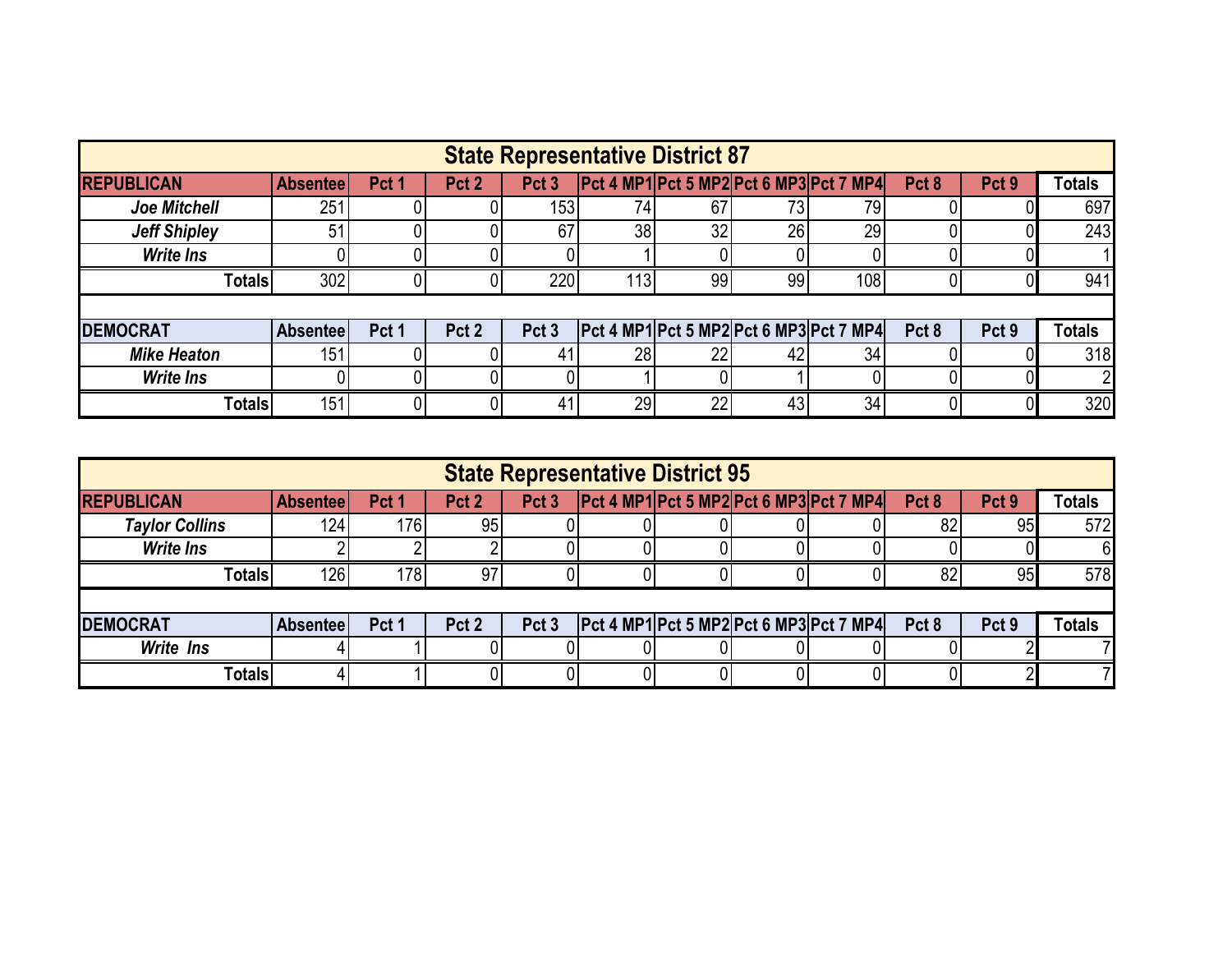| <b>Henry County Supervisor</b> |                 |                  |                  |                  |    |    |     |                                             |                  |                  |               |
|--------------------------------|-----------------|------------------|------------------|------------------|----|----|-----|---------------------------------------------|------------------|------------------|---------------|
| <b>REPUBLICAN</b>              | <b>Absentee</b> | Pct <sub>1</sub> | Pct <sub>2</sub> | Pct <sub>3</sub> |    |    |     | $[Pet 4 MP1]$ Pct 5 MP2 Pct 6 MP3 Pct 7 MP4 | Pct <sub>8</sub> | Pct <sub>9</sub> | <b>Totals</b> |
| Marc B. Lindeen                | 382             | 170              | 88               | 183              | 95 | 88 | 861 | 94                                          | 78               | 91               | 1355          |
| <b>Write Ins</b>               | 10              |                  |                  |                  |    |    |     |                                             |                  |                  | 27            |
| <b>Totals</b>                  | 392             | 171              | 91               | 187 <sub>1</sub> | 96 | 89 | 87  | 96                                          | 79.              | 94               | 1382          |
|                                |                 |                  |                  |                  |    |    |     |                                             |                  |                  |               |
| <b>DEMOCRAT</b>                | <b>Absentee</b> | Pct 1            | Pct <sub>2</sub> | Pct <sub>3</sub> |    |    |     | $Pct 4 MP1$ Pct 5 MP2 Pct 6 MP3 Pct 7 MP4   | Pct <sub>8</sub> | Pct <sub>9</sub> | <b>Totals</b> |
| <b>Write Ins</b>               |                 |                  |                  |                  |    |    |     |                                             |                  |                  | 24            |
| Totals                         | 13 <sub>1</sub> |                  |                  |                  |    |    |     |                                             |                  |                  | 24            |

| <b>Henry County Treasurer</b> |                  |                  |                  |                  |    |    |    |                                             |                  |                  |               |  |
|-------------------------------|------------------|------------------|------------------|------------------|----|----|----|---------------------------------------------|------------------|------------------|---------------|--|
| <b>REPUBLICAN</b>             | <b>Absentee</b>  | Pct <sub>1</sub> | Pct <sub>2</sub> | Pct <sub>3</sub> |    |    |    | $[Pet 4 MP1]$ Pct 5 MP2 Pct 6 MP3 Pct 7 MP4 | Pct <sub>8</sub> | Pct <sub>9</sub> | <b>Totals</b> |  |
| <b>Kellie Sloan</b>           | 409              | 165              | 88               | 192              | 93 | 88 | 88 | 95                                          | 81               | 97               | 1396          |  |
| <b>Write Ins</b>              |                  |                  |                  |                  |    |    |    |                                             |                  |                  | 6             |  |
| <b>Totals</b>                 | 410              | 166              | 91               | 192              | 94 | 88 | 88 | 95                                          | 81               | 97               | 1402          |  |
|                               |                  |                  |                  |                  |    |    |    |                                             |                  |                  |               |  |
| <b>DEMOCRAT</b>               | <b>Absenteel</b> | Pct 1            | Pct <sub>2</sub> | Pct <sub>3</sub> |    |    |    | $ Pct 4 MP1 $ Pct 5 MP2 Pct 6 MP3 Pct 7 MP4 | Pct 8            | Pct <sub>9</sub> | <b>Totals</b> |  |
| <b>Write Ins</b>              |                  |                  |                  |                  |    |    |    |                                             |                  |                  |               |  |
| <b>Totals</b>                 |                  |                  |                  |                  |    |    |    |                                             |                  |                  | 8             |  |